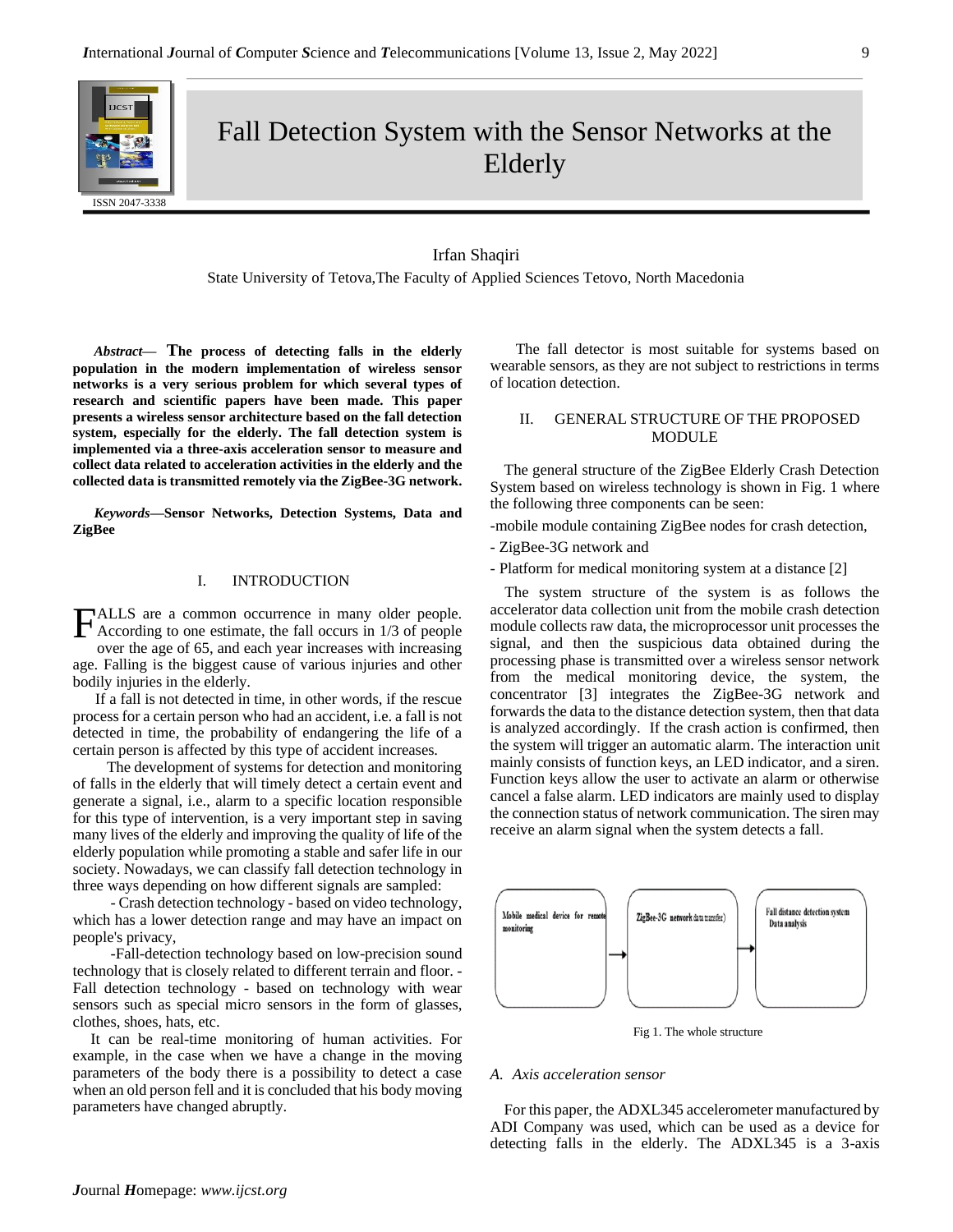acceleration sensor with a digital output based on MEMS (Micro-Electro-Mechanical Systems) technology.

Its main properties are the following: multiple measuring ranges including  $+/- 2$ ,  $+/- 4$ ,  $+/- 8$  and  $+/- 16$ g; high resolution: 13bit; fixed sensitivity: 4mg / LSB; very low consumption: 40- 145uA; standard I2C or SPI digital interface; Level-32 FIFO etc. All of the above features greatly simplify the fall detection algorithm for the elderly. The following Fig. 2 shows the pin diagram of the acceleration sensor. The sensor is a polysilicon surface with a micromachine structure built on top of a silicon plate. Polysilicon suspends the structure above the tile surface and provides resistance to acceleration forces.



Fig.. 2. Pin diagram of ADXL345

#### III. FALL DETECTION ALGORITHM

When the human body is in the process of falling, the acceleration, velocity, and movement of a given object in all its directions will change. This means that in fact, it is very difficult to comprehensively identify the action of falling only with changes in the acceleration process of a certain person.

Speed can be obtained by applying one period of acceleration in the time domain while displacement is obtained by applying twice the displacement integral. All of the above procedures are undertaken to improve the accuracy of the entire system in the decision-making process.

The acceleration data obtained from an installed sensor always has two parts: acceleration caused by gravity and acceleration caused by human movement. The following Fig. 3 shows a model based on acceleration caused by human movement in three orthogonal directions from an acceleration sensor that performs the measurements.

If the device (sensor) connects correctly to the users and when the object is at rest or in constant motion, then the acceleration in the Y direction should be the acceleration of gravity  $(g)$  and the acceleration in the horizontal direction should be 0. When the object falls, only if given the change in acceleration between the initial and final state, the change in vertical direction should be from 1g to 0g, while the change in the horizontal direction (x or z) should be from 0g to 1g.



Fig. 3. The carrying position of the fall detection device and the coordinate system

Based on the coordinates of Fig. 3, the vector  $\rightarrow \atop{A}$  can be expressed as  $\overrightarrow{A} = (a_x, a_y, a_z) = |A| \overrightarrow{u}$  where | A | is the modulus of the vector  $(A)$ ,  $\vec{u}$  is a unit of vector in the same direction. The angle of inclination of the human body  $\phi$  (angle with the direction of gravitational acceleration) is  $\phi$ =arccos  $(a/g)$ , where a is the static output on each axis while g is the gravitational acceleration

### *A. Designing the algorithm*

The following figure 4 shows the entire flow diagram of the algorithm where the process from start to "data transfer" is accomplished at the user terminal. The entire pre-processing signal takes a sample in a given window as the base unit. If suspicious data is detected during sampling in a given window then the data from this unit will be transferred to the background for further confirmation, otherwise, this segment data will be discarded and the system will continue with the next signal. Meanwhile, to improve detection accuracy, information from ν (velocity), s (displacement), and  $\Phi$  (angle of inclination) of the human body in a specific time domain is also included in the socalled support data [4].

In the process of detecting a fall, which is a complex and very difficult process when making a prediction, all the circumstances that arise when moving should be taken into account. This is the case when we have the moment of sitting where the sensor can detect the event as a fall and trigger the socalled "false" signal [5].

Therefore, the proposed algorithm provides very strictly and precisely to analyses the balance of the human body, the calculation of the speed at which the body moves, the angle of inclination, and suspicious displacements.

#### *B. Analysis of the obtained results*

In the process of the fall experiment, several young students were selected who simulated falling in a place previously provided with special material so that possible injuries to the participants in the simulation would not occur. The ways of falling in the experiment are chosen so that the sum of activities is as reliable as possible and the obtained values reflect the actual state of the falling process, as follows:

- falling forward / backward without lying down,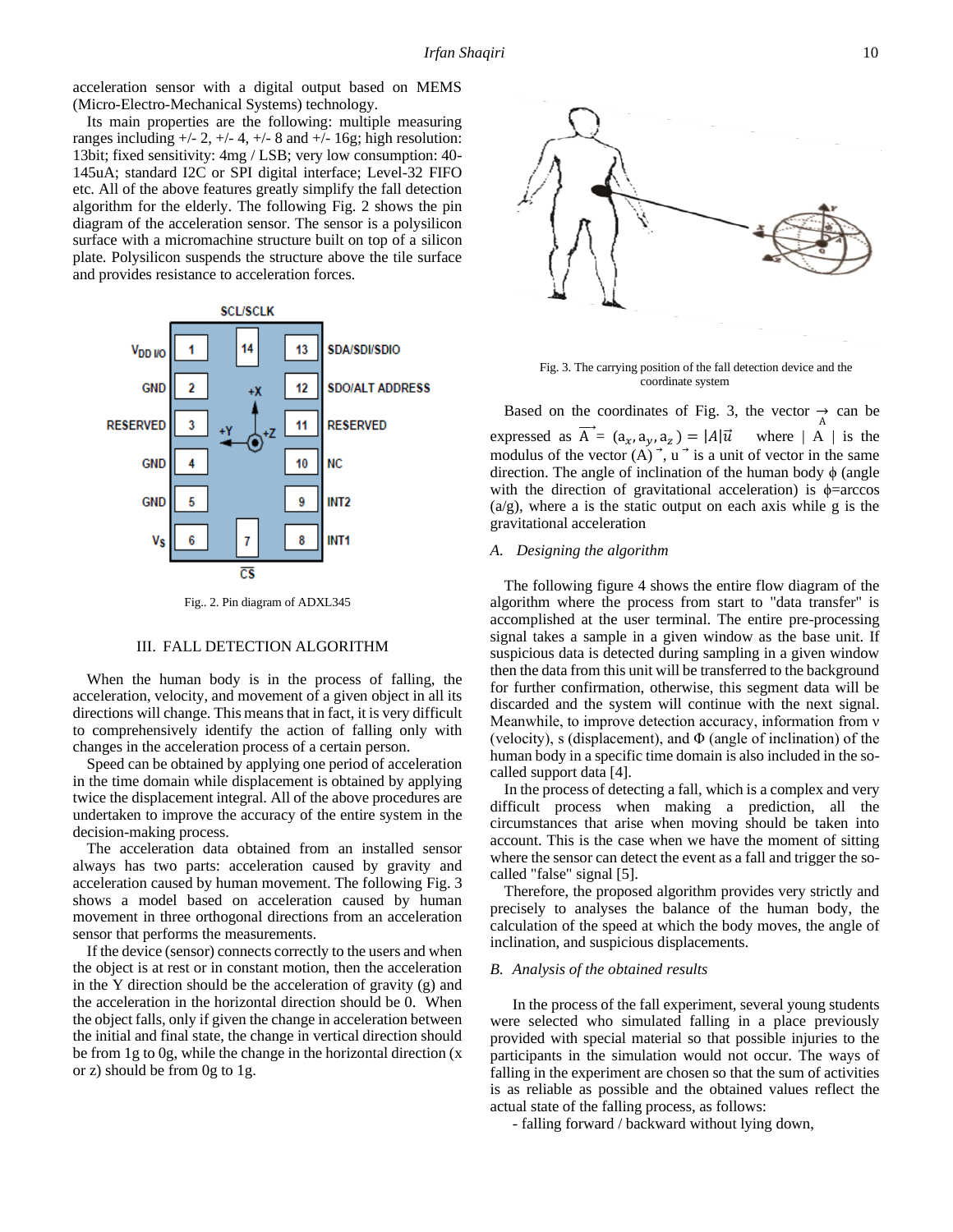- falling forward / backward by lying down on a secured floor and

- falling left and right.

 Taking into account these proposed ways, the set of activities is designed in the table below. In each experiment, participants were asked to select several activities from the table randomly and in combination with the actual fall to form a complete set of experimental activities.

 The system first collects a data sample at a frequency of 45 Hz and then processes the data using the proposed algorithm [7]. Each participant had to perform 5 actions from the experiment and in each experiment, they would choose a random combination of the proposed actions. In total, about 50 sets of the given experiment were completed.

 The table below shows the experimental results showing that the crash detection algorithm has achieved relatively satisfactory decision accuracy.

It should be emphasized that in almost all cases the fall of a certain person is identified or detected, except in the moments when the fall is without lying on the lower surface and the sliding activities where sometimes unsatisfactory results appears [8]. The graphs below show the results obtained in a graphic way

| Type of activity by the<br>participant                      | Should the alarm<br>be activated? | Number of<br>experiments | Number of<br>alarms | Number<br>without<br>alarms | Accuracy% |
|-------------------------------------------------------------|-----------------------------------|--------------------------|---------------------|-----------------------------|-----------|
| 1. Standing                                                 | N <sub>O</sub>                    | 50                       | $\theta$            | 50                          | 100       |
| 2. Stable                                                   | NO.                               | 50                       | 0                   | 50                          | 100       |
| 3. Walking                                                  | N <sub>O</sub>                    | 25                       |                     | 24                          | 96        |
| 4. Loss of balance with rapid<br>recovery to a stable state | YES                               | 30                       | 30                  | 0                           | 100       |
| 5. Going forward by lying<br>down                           | N <sub>O</sub>                    | 15                       | $\theta$            | 15                          | 100       |
| 6. Climb the stairs                                         | NO.                               | 30                       | 1                   | 29                          | 96.7      |
| 7. Sliding backwards with fast<br>recovery in steady state  | <b>YES</b>                        | 30                       | 30                  | $\theta$                    | 100       |
| 8. Falling back by lying down                               | YES                               | 15                       | $\theta$            | 15                          | 100       |
| 9. Descending stairs                                        | N <sub>O</sub>                    | 30                       | 27                  | 3                           | 90        |
| 10. Going forward without<br>lying down                     | YES                               | 40                       | 38                  | 2                           | 95        |
| 11. Falling back by lying down                              | <b>YES</b>                        | 25                       | 25                  | $\theta$                    | 100       |
| 12. Going to the right                                      | YES                               | 25                       | 23                  | $\mathfrak{A}$              | 92        |
| 13. Going to the left                                       | <b>YES</b>                        | 10                       | $\theta$            | 10                          | 100       |



Fig. 6. The graphic view according to the number of displayed alarms